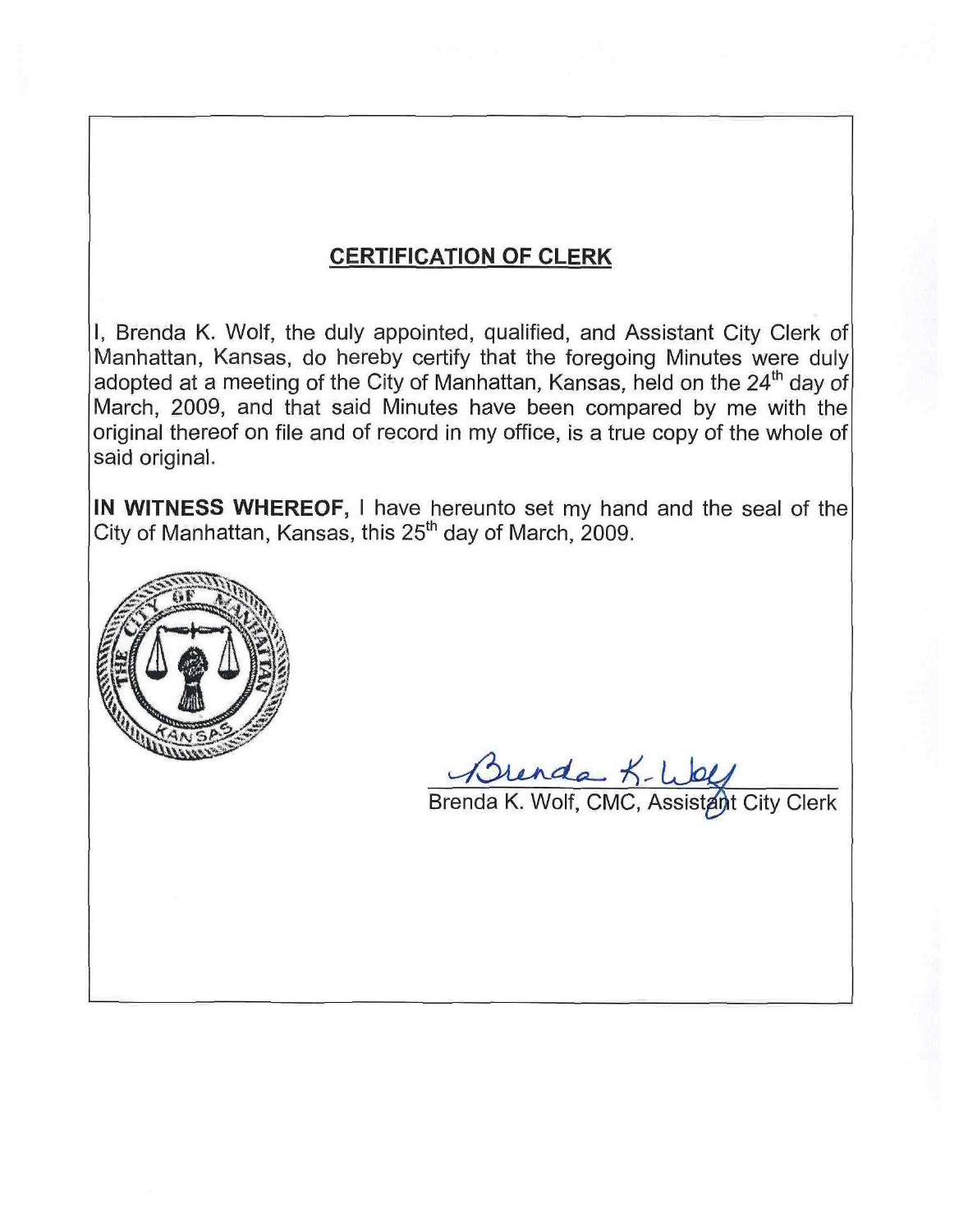

# *MINUTES SPECIAL CITY COMMISSION MEETING TUESDAY, MARCH 10, 2009 5:00 P.M.*

The Special Meeting of the City Commission was held at 5:00 p.m. in the City Commission Room. Mayor Pro Tem Bob Strawn and Commissioners Bruce Snead, James E. Sherow, and Tom Phillips were present. Also present were the Assistant City Manager Jason Hilgers, Assistant City Manager Lauren Palmer, City Attorney Bill Frost, Assistant City Clerk Brenda K. Wolf, 7 staff, and approximately 13 interested citizens.

### PLEDGE OF ALLEGIANCE

Mayor Pro Tem Strawn led the Commission in the Pledge of Allegiance.

### WORK SESSION

#### **WEST ANDERSON TRANSPORTATION PROJECT**

Rob Ott, City Engineer, introduced the item and Tom Bennett, BG Consultants.

Tom Bennett, BG Consultants, presented the project and alternatives/recommendations for the City Commission to consider. He then answered questions from the Commission.

Rob Ott, City Engineer, and Tom Bennett, BG Consultants, answered questions from the Commission.

Bill Frost, City Attorney, answered questions from the Commission regarding the current ordinance of adjacent property owners maintaining/clearing a sidewalk and possibly rewriting the ordinance to the desire of the Commission to address the responsibility if the sidewalk is wider than normal and considered part of a trail.

Curt Loupe, Director of Parks & Recreation, answered questions from the Commission regarding the current City policy of maintaining/clearing sidewalks if the sidewalk is considered a "trail."

Dale Houdeshell, Director of Public Works, stated that there are other sidewalks in the City that are wider than 5 feet and is considered a "trail."

Tom Bennett, BG Consultants, answered additional questions from the Commission.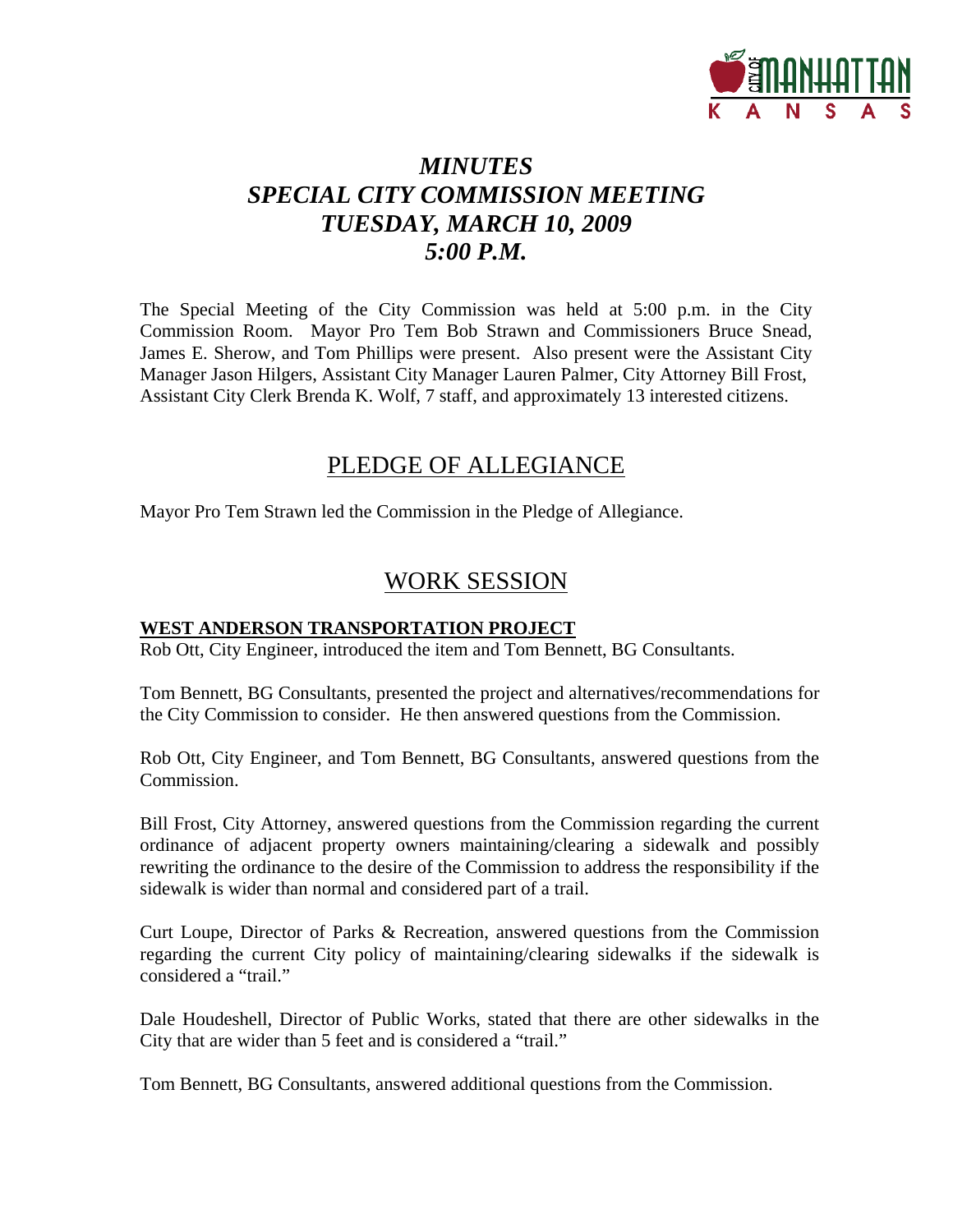## WORK SESSION *(CONTINUED)*

#### **WEST ANDERSON TRANSPORTATION PROJECT** *(CONTINUED)*

Curt Loupe, Director of Parks and Recreation, addressed questions from the Commission regarding maintaining the proposed sidewalk west of Anneberg Park along Cumberland Road.

Vincent Tracey, 304 Knoxberry Drive, questioned why the roundabout at the intersection of Anneberg Park was only proposed to be one lane, if there were any potential emergency issues at that intersection, if Kansas State game day traffic had been considered, the cost of lights versus a roundabout at the intersection due to multiple grades, and was concerned that adjacent homeowners of the proposed trail would be overly burdened in maintaining the sidewalk.

Rob Ott, City Engineer, and Tom Bennett, BG Consultants, answered Mr. Tracey's questions.

Jason Hilgers, Assistant City Manager, provided additional information on the financing for the project.

Dale Houdeshell, Director of Public Works, and Rob Ott, City Engineer, were asked by Commissioner Snead to provide their recommendations regarding this project.

Consensus of the Commissioners was to receive feedback from the public on this project.

## SPECIAL MEETING

#### **RESOLUTION NO. 031009-A - ECONOMIC RECOVERY TRANSPORTATION PROJECT SUBMITTALS TO KDOT**

Rob Ott, City Engineer, presented the submittal recommendations and updated the Commission since the work session.

Rob Ott, City Engineer; Jason Hilgers, Assistant City Manager; and Dale Houdeshell, Director of Public Works, answered questions from the Commission regarding funding and positioning the City best to receive funding.